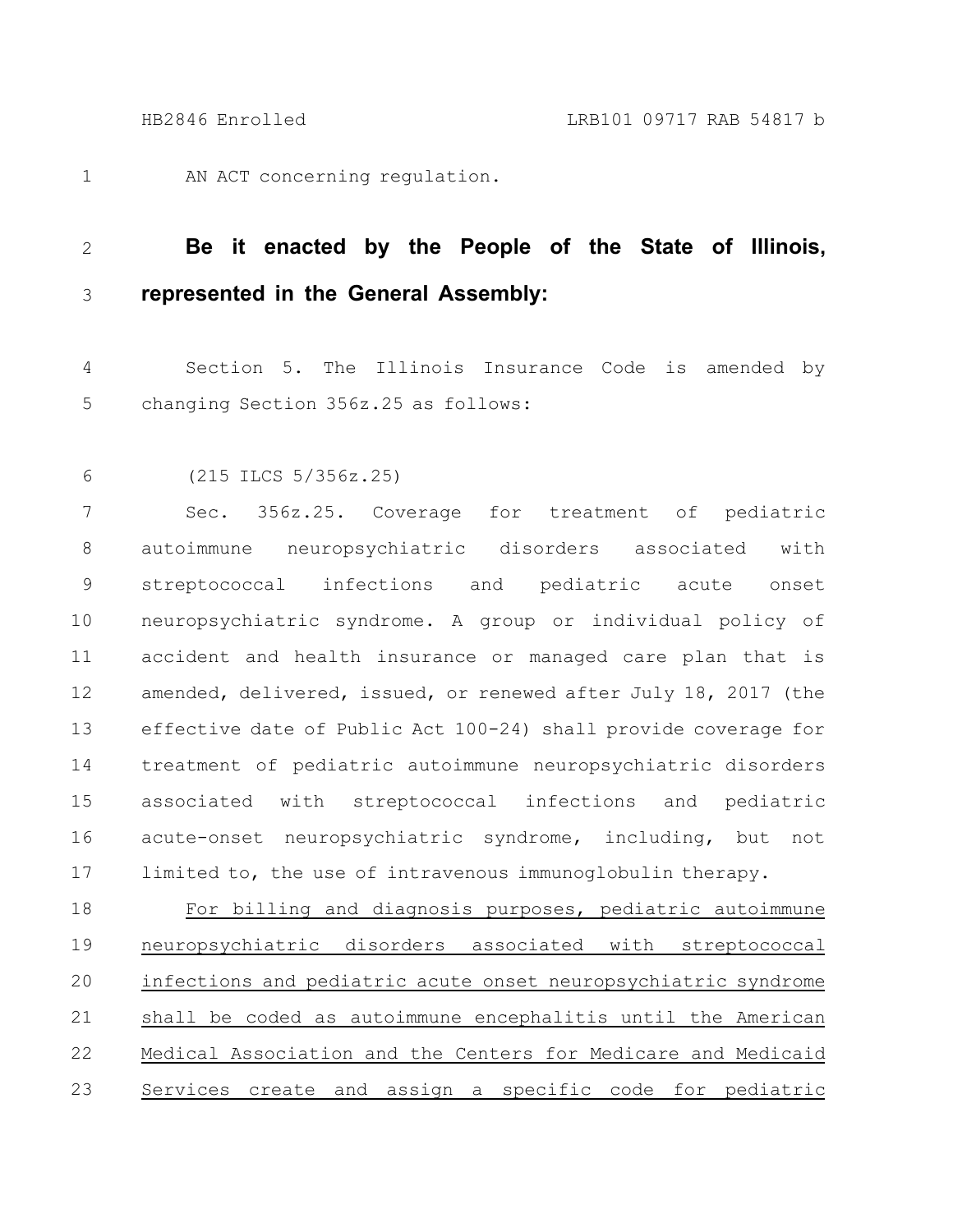$HB2846$  Enrolled  $-2 -$  LRB101 09717 RAB 54817 b

autoimmune neuropsychiatric disorders associated with streptococcal infections and pediatric acute onset neuropsychiatric syndrome. Thereafter, pediatric autoimmune neuropsychiatric disorders associated with streptococcal infections and pediatric acute onset neuropsychiatric syndrome may be coded as autoimmune encephalitis, pediatric autoimmune neuropsychiatric disorders associated with streptococcal infections, or pediatric acute onset neuropsychiatric syndrome. 1 2 3 4 5 6 7 8 9

If, at any time, the Secretary of the United States Department of Health and Human Services, or its successor agency, promulgates rules or regulations to be published in the Federal Register or publishes a comment in the Federal Register or issues an opinion, guidance, or other action that would require the State, pursuant to any provision of the Patient Protection and Affordable Care Act (Public Law 111-148), including, but not limited to, 42 U.S.C. 18031(d)(3)(B) or any successor provision, to defray the cost of any coverage for pediatric autoimmune neuropsychiatric disorders associated with streptococcal infections and pediatric acute onset neuropsychiatric syndrome outlined in this Section, then the requirement that an insurer cover pediatric autoimmune neuropsychiatric disorders associated with streptococcal infections and pediatric acute onset neuropsychiatric syndrome is inoperative other than any such coverage authorized under Section 1902 of the Social Security Act, 42 U.S.C. 1396a, and 10 11 12 13 14 15 16 17 18 19 20 21 22 23 24 25 26